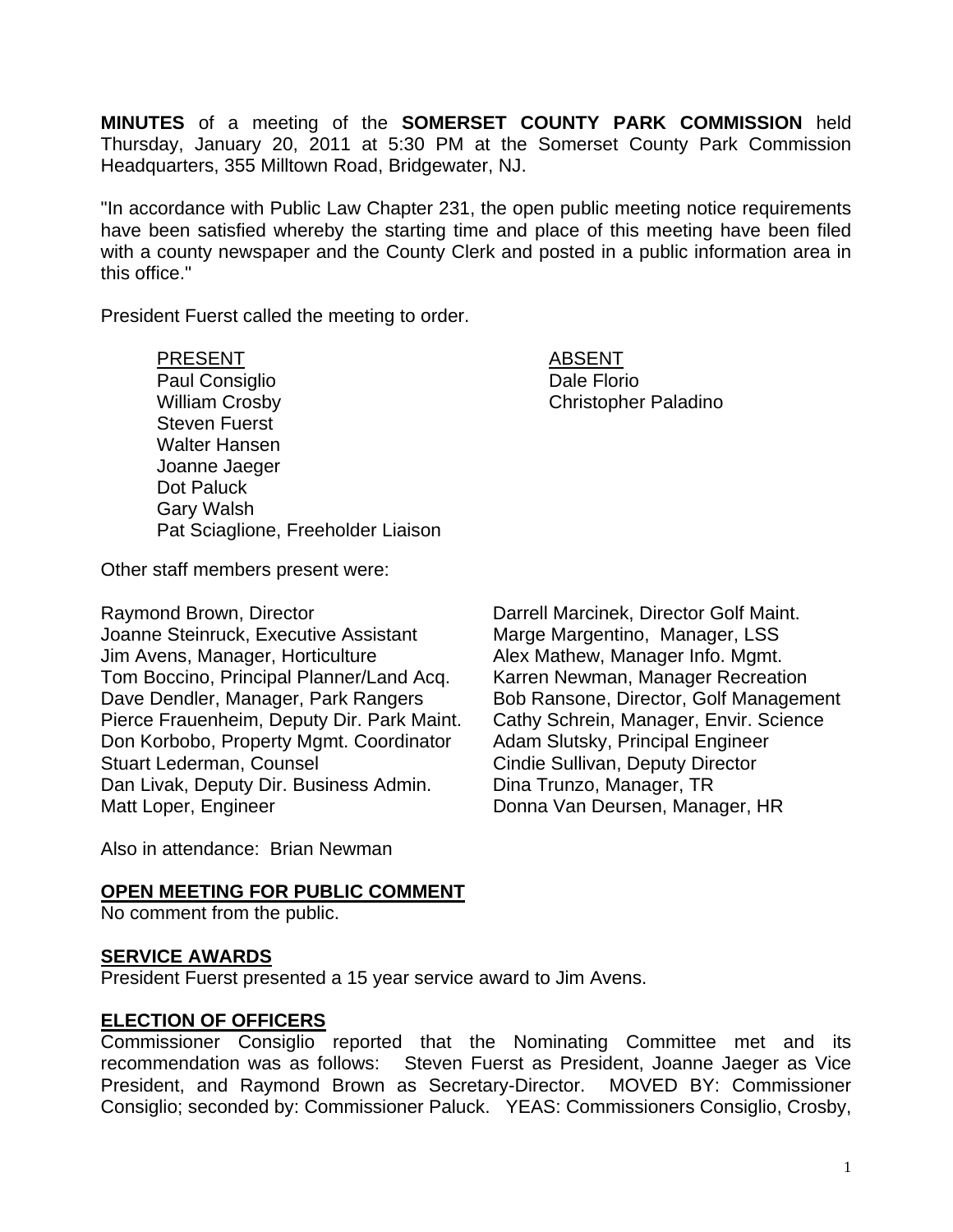Hansen, Jaeger, Paluck, Walsh, and President Fuerst. NAYES: None. ABSTAIN: None. ABSENT: Commissioners Florio and Paladino.

## **APPROVAL OF THE MINUTES**

President Fuerst called for the approval of the minutes of the year end meeting held December 29, 2010. MOVED BY: Commissioner Crosby; seconded by: Commissioner Jaeger. YEAS: Commissioners Consiglio, Crosby, Hansen, Jaeger, Paluck, Walsh, and President Fuerst. NAYES: None. ABSENT: Commissioners Florio and Paladino.

President Fuerst called for the approval of the minutes of the last Work Session held on January 13, 2011. MOVED BY: Commissioner Consiglio; seconded by: Commissioner Paluck. YEAS: Commissioners Consiglio, Crosby, Hansen, Jaeger, Paluck, Walsh, and President Fuerst. NAYES: None. ABSENT: Commissioners Florio and Paladino.

#### **DIRECTOR'S REPORT**

Director Brown submitted a report for the month of December 2010.

## **Resolution R11-001 – Thanks and Appreciation of John Gillen**

Resolution expresses thanks and appreciation to John Gillen for his service as a Somerset County Park Commissioner. MOVED BY: Commissioner President Fuerst; seconded by: Commissioner Hansen. YEAS: Commissioners Consiglio, Crosby, Hansen, Jaeger, Paluck, Walsh, and President Fuerst. NAYES: None. ABSENT: Commissioners Florio and Paladino.

#### **Resolution R11-002 – Designating Representation to the Regional Center Partnership of Somerset County**

Resolution recommends Raymond Brown to serve as the voting representative and Cynthia Sullivan to serve as the alternate. MOVED BY: Commissioner Crosby; seconded by: Commissioner Paluck. YEAS: Commissioners Consiglio, Crosby, Hansen, Jaeger, Paluck, Walsh, and President Fuerst. NAYES: None. ABSENT: Commissioners Florio and Paladino.

#### **COMMISSIONER CORRESPONDENCE**

- 1. In September, the Park Commission received a letter from a parent of a participant at Camp Okee Sunokee asking if consideration would be given to changing the age range for participants to grade 8 and not simply by age. The TR staff met to discuss the request and agreed.
- 2. License Agreement and County Resolution for the leash free dog park at the intersection of First Avenue and Tillman Street in Raritan Borough.
- 3. Letter from Ronald Johnson inquiring about PGA member fee waivers.

#### **REPORT OF TREASURER**

The Treasurer's report shows a book balance of \$368,389.94 as of December 31, 2010.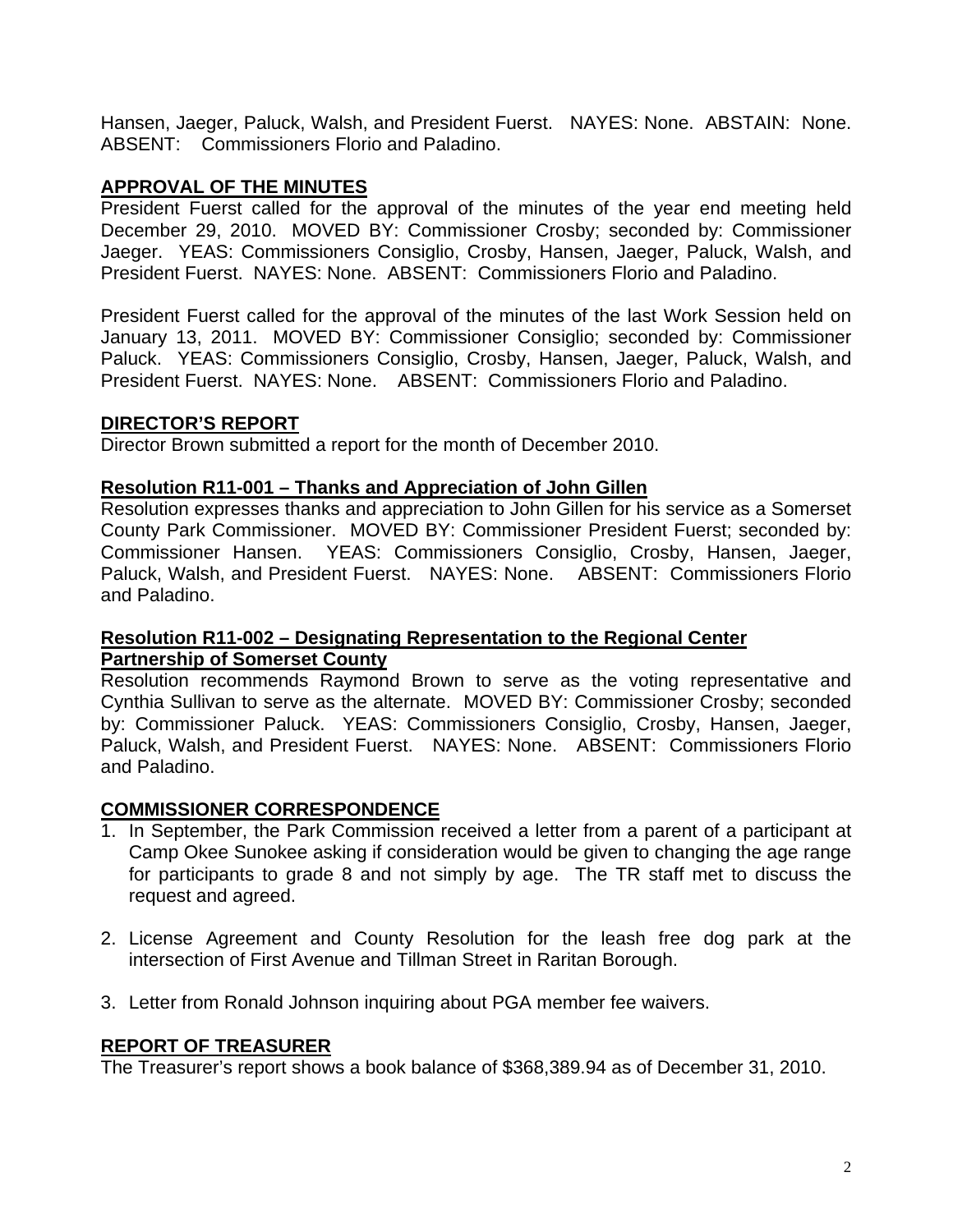# **COMMITTEE REPORTS**

## **FINANCE**

Commissioner Walsh, Chair of the Committee, submitted a report for the month of December 2010.

#### **Resolution R11-003 – Designating 2011 Bank Depositories**

Resolution designates Dan Livak as the custodian. MOVED BY: Commissioner Walsh; seconded by: Commissioner Hansen. YEAS: Commissioners Consiglio, Crosby, Hansen, Jaeger, Paluck, Walsh, and President Fuerst. NAYES: None. ABSENT: Commissioners Florio and Paladino.

#### **Resolution R11-004 – Establishing the 2011 Temporary Budget**

Resolution provides for temporary appropriations for approximately three months until the budget is formally adopted. MOVED BY: Commissioner Walsh; seconded by: Commissioner Crosby. YEAS: Commissioners Consiglio, Crosby, Hansen, Jaeger, Paluck, Walsh, and President Fuerst. NAYES: None. ABSENT: Commissioners Florio and Paladino.

#### **HUMAN RESOURCES**

Commissioner Consiglio, Chair of the Committee, submitted a report for the month of December 2010.

Donna Van Deursen, Manager, Human Resources reported that the employee Health and Safety Fair will be held on January 26<sup>th</sup> at the Somerville Elks Club. Somerset Medical Center will have a representative at the fair to check employee's glucose, cholesterol, and blood pressure. Donna has met with a representative with the Courier News and is preparing ads for seasonal employment.

#### **LEISURE SERVICES**

Commissioner Jaeger, Chair of the Committee, submitted a report for the month of December 2010.

Cathy Schrein, Manager, Environmental Science reported that the EEC is being included in the second round of funding for installation of solar panels through the Somerset County Improvement Authority's renewable energy program. The Improvement Authority requires the adoption of a resolution by each participating unit. The Authority prepared the resolution. There will be no cost to the Park Commission; the project is being funded through county guaranteed bonds. It is projected that energy bill will be reduced by twothirds.

Commissioner Walsh expressed his concern with the findings. There are several sentences in the resolution that do not explain in detail how the costs are paid. For example, if the developer defaults who pays the tax credit? Are the vendors reputable?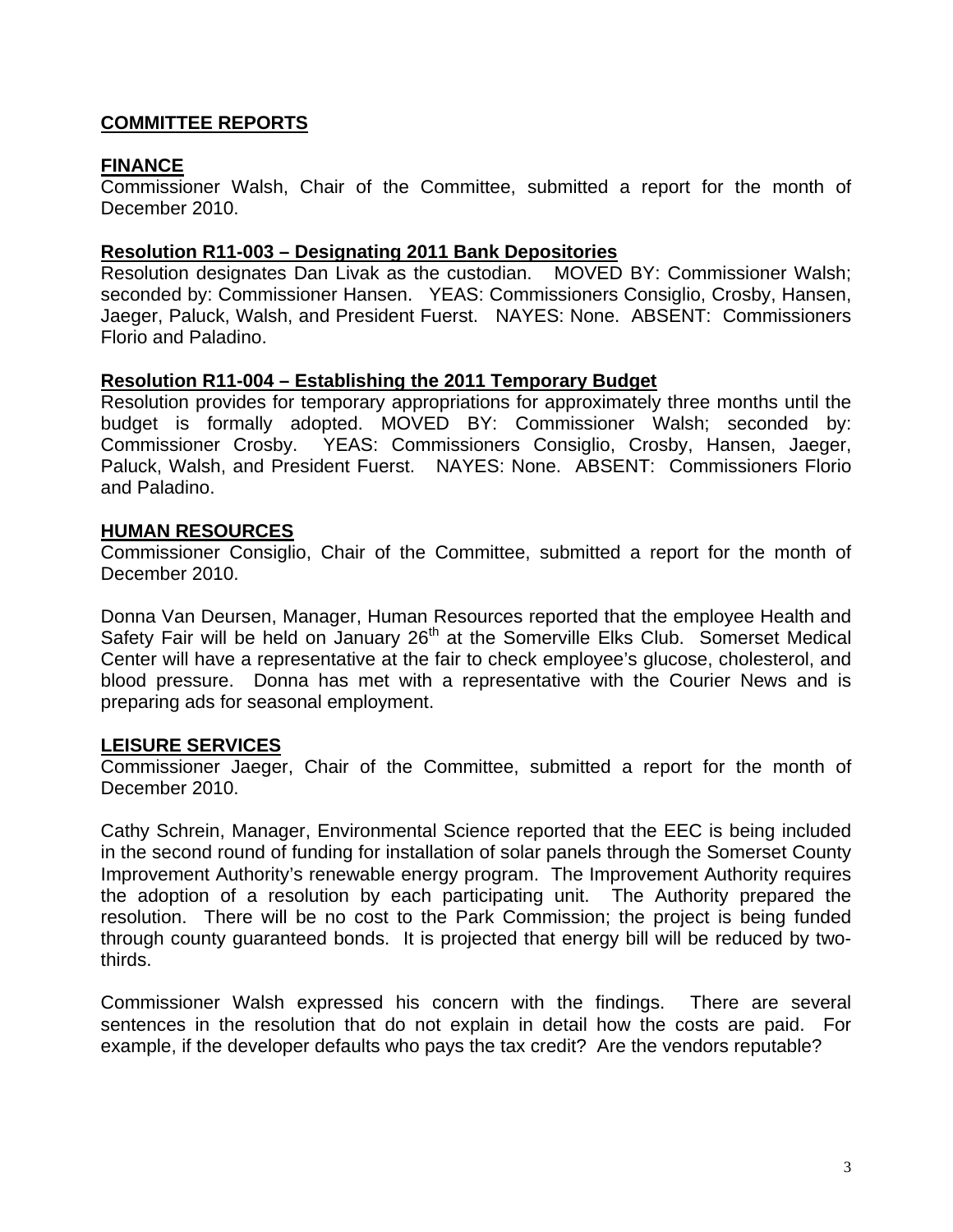Brian Newman reported that the County did a preliminary check on the vendors. The first phase is completed which included an evaluation crew visiting all the sites.

Cathy also reported that the school children's art is on display at the EEC now through February 13<sup>th</sup>. An opening reception was held and there were 850 people in attendance. Registration for programs and camp has begun.

Dina Trunzo, Manager, TR reported that also in conjunction with the family mentioned in the Commissioner Correspondence, the older campers will be evaluated and considered for some leadership opportunities during camp such as assisting in the groups with the younger campers or assisting the camp director with various tasks like a counselor intraining. Due to inquiries asking for the department to consider expanding teen programs to include young adults, the department has decided to restructure the teen programs and allow young adults through age 21 to participate in programs with teens. Those young adults, 18 and older, can also register for the adult programs with the teens. They can also register for the adult programs to allow for a smoother transition from teen to adult programs. TR has the opportunity to expand the horticulture program at Richard Hall Community Mental Health Center (RHCMHC). Lee Shahay will now be implementing horticulture activities with the kids in the social skills group at RHCMHC. Collaborating with this specific group will be a great way for the department to market our programs. TR is looking into conducting a sports program that will provide sport instruction for children before the sport season starts and allow for a smoother transition for the children into their community sports programs. Staff is looking for a gym to host the program. A retiree of the Park Commission has donated \$100.00 to be used in the horticulture programs.

Karren Newman, Manager Recreation reported that winter Yoga is full with 52 people registered. The tennis league and Warrenbrook Pool applications have been mailed. Karren has many special events scheduled for Duke Island Park and Colonial Park and is processing applications as they arrive.

Marge Margentino, Manager, Lord Stirling Stable reported that the winter riding is going well. Some rides needed to be cancelled due to ice on the trails. Staff has been working with St. Elizabeth's equestrian club every Sunday. The Trilogy Repertory Company hosted a re-enactment of General Lee's capture at the Widow White's Tavern. The production was moved to the Stable's indoor riding ring due to rain. More than 200 people were in attendance. Margie would like to create additional partnerships with Trilogy in the future. The Stable will be hosting a training workshop in conjunction with the Somerset County Office of Emergency Management for first responders on handling livestock in an emergency. Margie will be the key presenter at the workshop.

#### **Resolution R11-005 – Award of County Contract to Power Place**

Resolution awards a contract to purchase two John Deere Gators to replace vehicles at the Stable. The cost is not to exceed \$30,729.00. MOVED BY: Commissioner Jaeger; seconded by: Commissioner Consiglio. YEAS: Commissioners Consiglio, Crosby, Hansen, Jaeger, Paluck, Walsh, and President Fuerst. NAYES: None. ABSENT: Commissioners Florio and Paladino.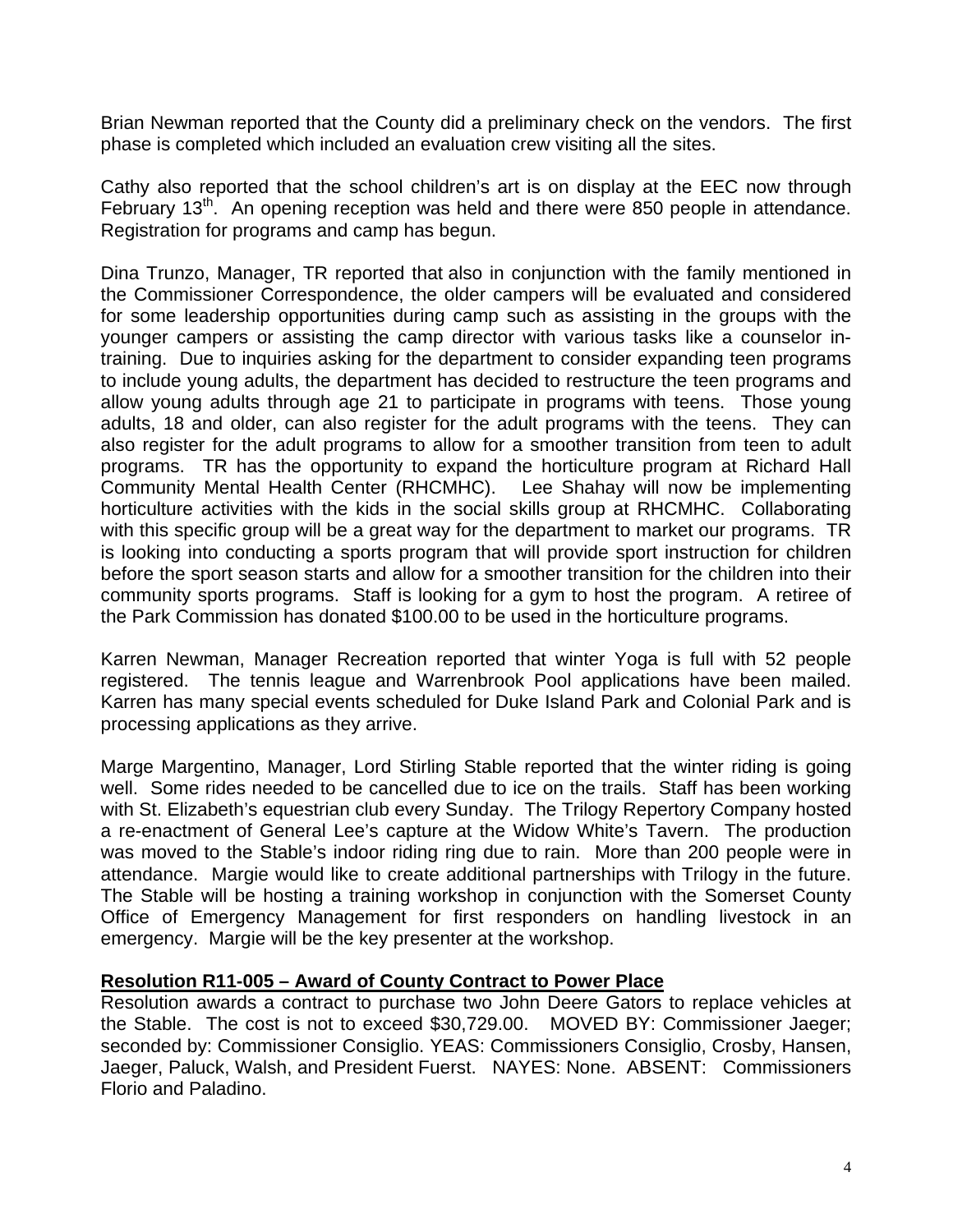# **Resolution R11-006 – Award of Contract to Ag Choice, LLC**

Resolution awards a contract for the final year for furnishing and delivery of stable bedding. MOVED BY: Commissioner Jaeger; seconded by: Commissioner Consiglio. YEAS: Commissioners Consiglio, Crosby, Hansen, Jaeger, Paluck, Walsh, and President Fuerst. NAYES: None. ABSENT: Commissioners Florio and Paladino.

#### **Resolution R11-007 – Authorizing the EEC's Participation in the Solar Power Project**

Resolution authorizes the EEC to participate in the Somerset County Improvement Authority's Series 2011A Renewable Energy Program. MOVED BY: Commissioner Hansen; seconded by: Commissioner Crosby. YEAS: Commissioners Consiglio, Crosby, Hansen, Jaeger, Paluck, and President Fuerst. NAYES: Commissioner Walsh. ABSENT: Commissioners Florio and Paladino.

#### **GOLF MANAGEMENT**

Commissioner Paluck, Chair of the Committee, submitted a report for the month of December 2010.

Bob Ransone, Deputy Director Golf Management reported that Quail Brook and Neshanic Valley Golf Courses remain open. Staff is busy with county registrations for 2011 as well as fitting clubs.

#### **Resolution R11-008 – Award of Contract to Golf Cars, Inc.**

Resolution awards a three year contract with two one-year options for the lease, delivery, and maintenance of electric and gas powered golf cars. The cost annually is \$237,840.00. MOVED BY: Commissioner Paluck; seconded by: President Fuerst. YEAS: Commissioners Consiglio, Crosby, Hansen, Jaeger, Paluck, Walsh, and President Fuerst. NAYES: None. ABSENT: Commissioners Florio and Paladino.

#### **BUSINESS ADMINISTRATION**

Commissioner Consiglio, Chair of the Committee, submitted a report for the month of December 2010.

Dan Livak, Deputy Director/Business Administration reported that the appraisals have been completed and were given to Counsel Lederman for his review. After Stuart reviews them, the Housing Committee will meet and review the reappraisals. Stuart mentioned that the Housing Policy stipulates when rents can be changed.

#### **INFORMATION MANAGEMENT**

Commissioner Hansen, Chair of the Committee, submitted a report for the month of December 2010.

Alex Mathew, Manager, Information Management reported that the data/voice line to Torpey Athletic Complex has been completed by Verizon. Alex and Steven Crofts are in the process of upgrading existing employee workstations, servers, and also configuring the router, and setting up the network access to Torpey.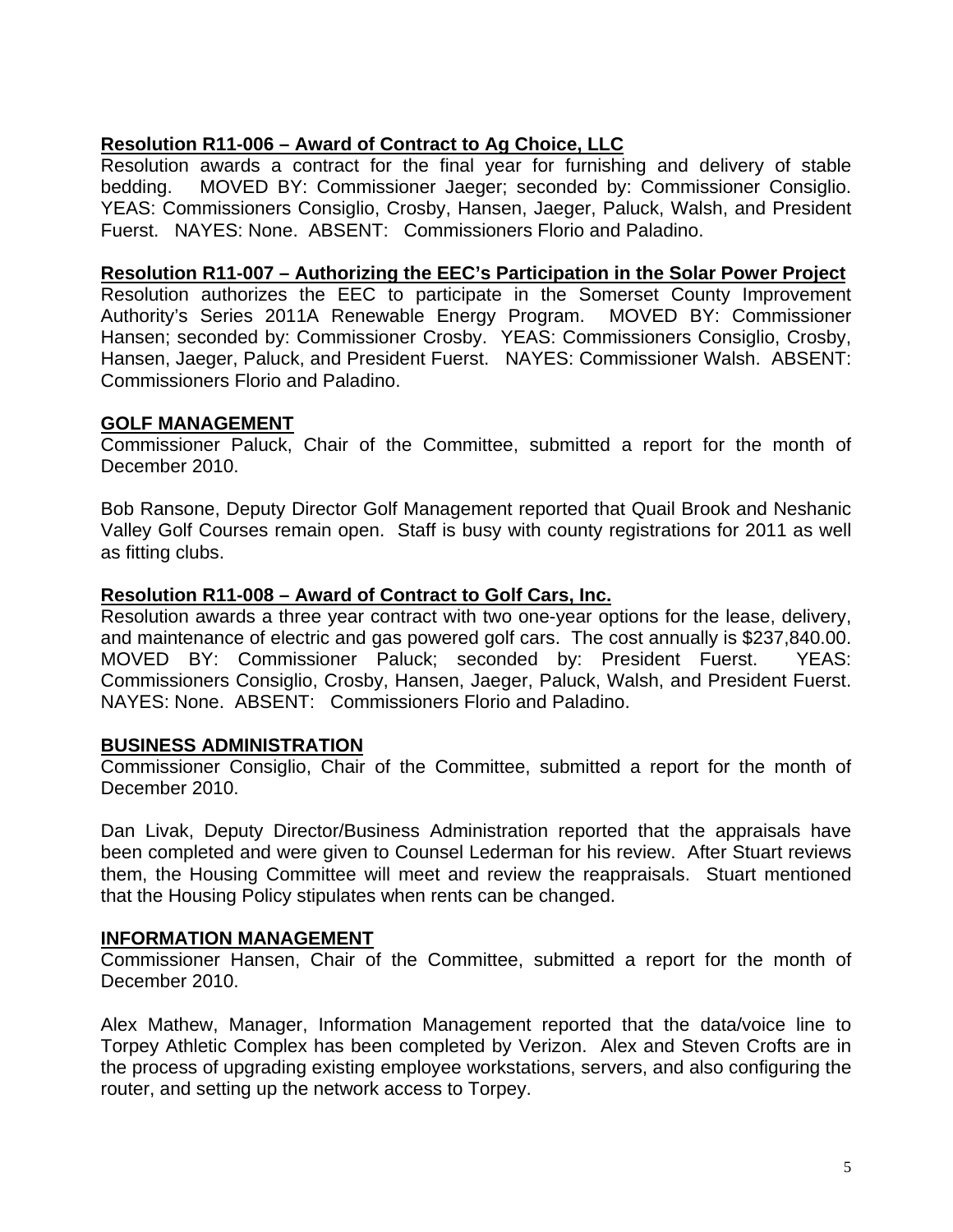# **VISITOR SERVICES**

Commission Crosby, Chair of the Committee, submitted a report for the month of December 2010.

Dave Dendler, Manager, Park Rangers reported that the Rangers are conducting the annual CPR and first aid courses for Park Commission employees. The Bridgewater Township's deer program began two weeks ago and is doing well. Dave is working on updating the maps for Colonial Park and Sourland Mountain Preserve.

## **PROPERTY MANAGEMENT**

Commissioner Crosby, Chair of the Committee, submitted a report for the month of December 2010.

Don Korbobo, Property Management Coordinator reported that the HVAC contractor has been servicing all facility's heating systems. President Fuerst inquired as to the status of the Ross Farmstead. Ray commented that the Trilogy Repertory Company is negotiating a license agreement to use the barn and carriage house as a community theater. The house is has also been used by the EEC staff for various programs and periodically used for special events.

## **PLANNING AND LAND ACQUISITION**

Commissioner Hansen, Chair of the Committee, submitted a report for the month of December 2010.

Tom Boccino, Parks Section Principal Planner, Land Acquisition reported that he will distribute the Open Space Annual Report in February. The acreage that has been acquired in 2010 is 200 acres, significantly less than the 800 acres acquired in 2009. Pending closings for 2011, however, include the 3M property, Carrier Clinic, and Skillman Village and are expected to significantly add to the county's Open Space inventory.

#### **Resolution R11-009 – Recommending Appointments to the Open Space Authority Committee**

Resolution recommends Walter Hansen as the Somerset County Park Commission representative and Todd Scorzafava as the Citizen Member. MOVED BY: Commissioner Paluck; seconded by: Commissioner Consiglio. YEAS: Commissioners Consiglio, Crosby, Hansen, Jaeger, Paluck, Walsh, and President Fuerst. NAYES: None. ABSTAIN: Commissioner Hansen. ABSENT: Commissioners Florio and Paladino.

# **CAPITAL FACILIITES – CONSTRUCTION and ENGINEERING**

Matt Loper, Engineer, reported that the Warrenbrook Golf Course pond has been de-silted and work continues on the construction of the wall.

Commissioner Consiglio questioned the status of the greenhouse at Natirar. Ray commented that the license agreement with NAI is being prepared by County Counsel and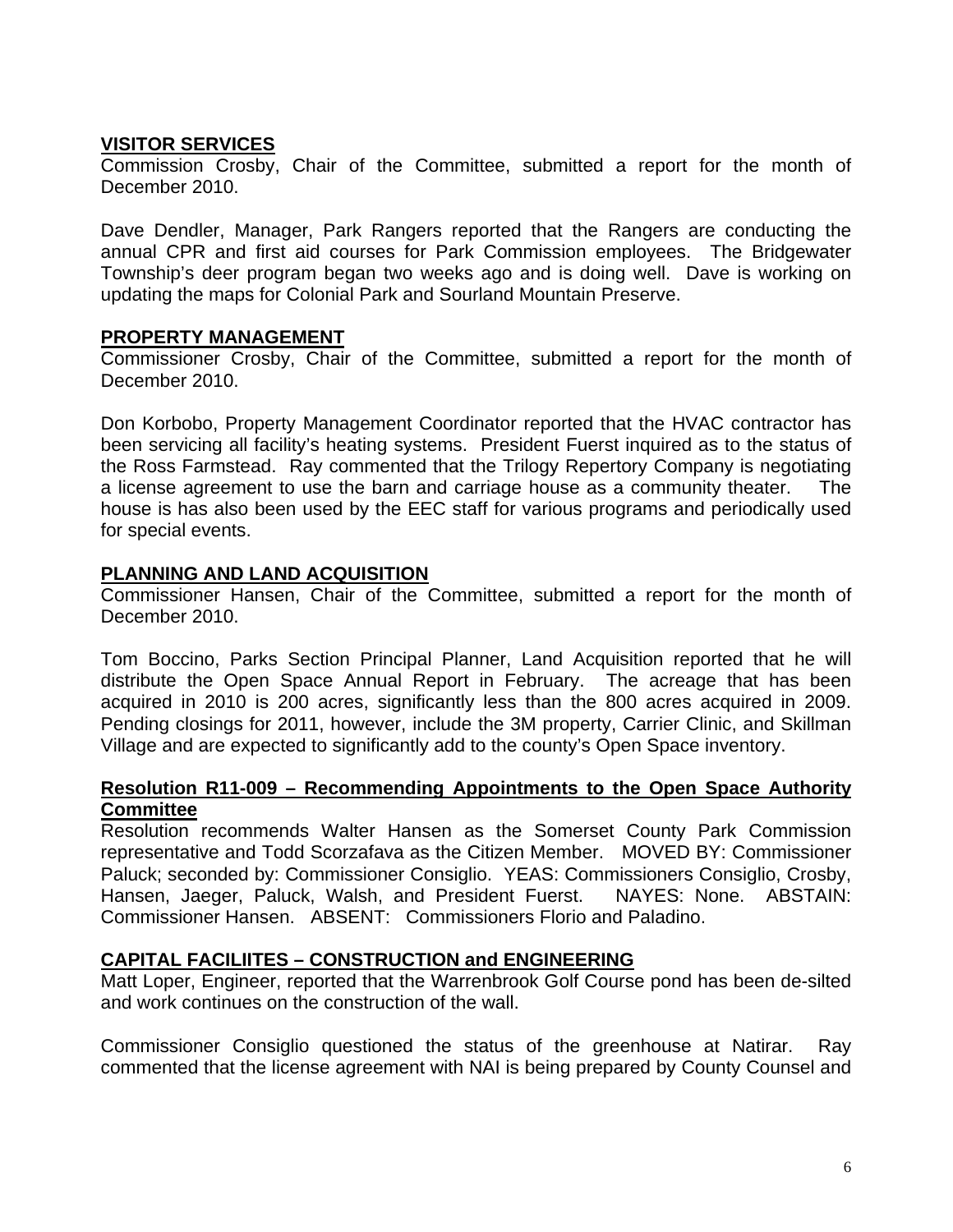the staff was waiting for the engineering consultant to prepare the necessary grading plan to the proposed future organic community garden.

## **Resolution R11-010 – Appointment of Somerset County Park Commission Engineer**

Resolution recommends Mathew Loper as the new SCPC Engineer. MOVED BY: Commissioner Consiglio; seconded by: Commissioner Crosby. YEAS: Commissioners Consiglio, Crosby, Hansen, Jaeger, Paluck, Walsh, and President Fuerst. NAYES: None. ABSENT: Commissioners Florio and Paladino.

## **PARK MAINTENANCE & HORTICULTURE**

Commissioner Consiglio, Chair of the Committee submitted a report for the month of December 2010.

Jim Avens, Manager, Horticulture reported that he and Don Korbobo met with a representative from Andy-Matt Tree Service, the new tree pruning and removal company. They reviewed expectations, oriented them on the parks, and gave them contact information. Both Colonial Park gardens and Buck Garden will be represented at the New Jersey Flower and Garden Show held in Edison from February 17 to 20, and at the Springfest Flower and Garden Show held in Augusta in March through Garden State Gardens Consortium booths. A ribbon cutting ceremony for improvements to the Rose Garden will be held at the start of Rose Day on Saturday, June 11, 2011.

Pierce Frauenheim, Deputy Director Park Maintenance reported that the tree recycling program has expanded and he thanked Darrell for his assistance with the equipment for the program. Pierce met with representatives of the New Jersey Chapter of the International Society of Arboriculture for the tree management program at Skillman Village. Commissioner Consiglio commented that staff has done an excellent job throughout the parks with the snow removal.

#### **AUDIT COMMITTEE**

Brian Newman reported that the County will be awarding a contract to Suplee Clooney & Company next week. Commissioner Walsh asked if this is the year the Park Commission is assigned a new audit manager and Brian responded it is.

#### **FREEHOLDER'S REPORT**

Freeholder Scaglione reported that the Skillman Village property will close shortly. The environmental reports were received from the Township late and once they have been evaluated and addressed, the closing can occur.

#### **OLD BUSINESS**

Ray Brown mentioned that the County Open Space Advisory Committee would like to have a park tour in the spring and he asked if any commissioners would like to participate. It would probably be a tour of the southern portion of the county.

#### **NEW BUSINESS**